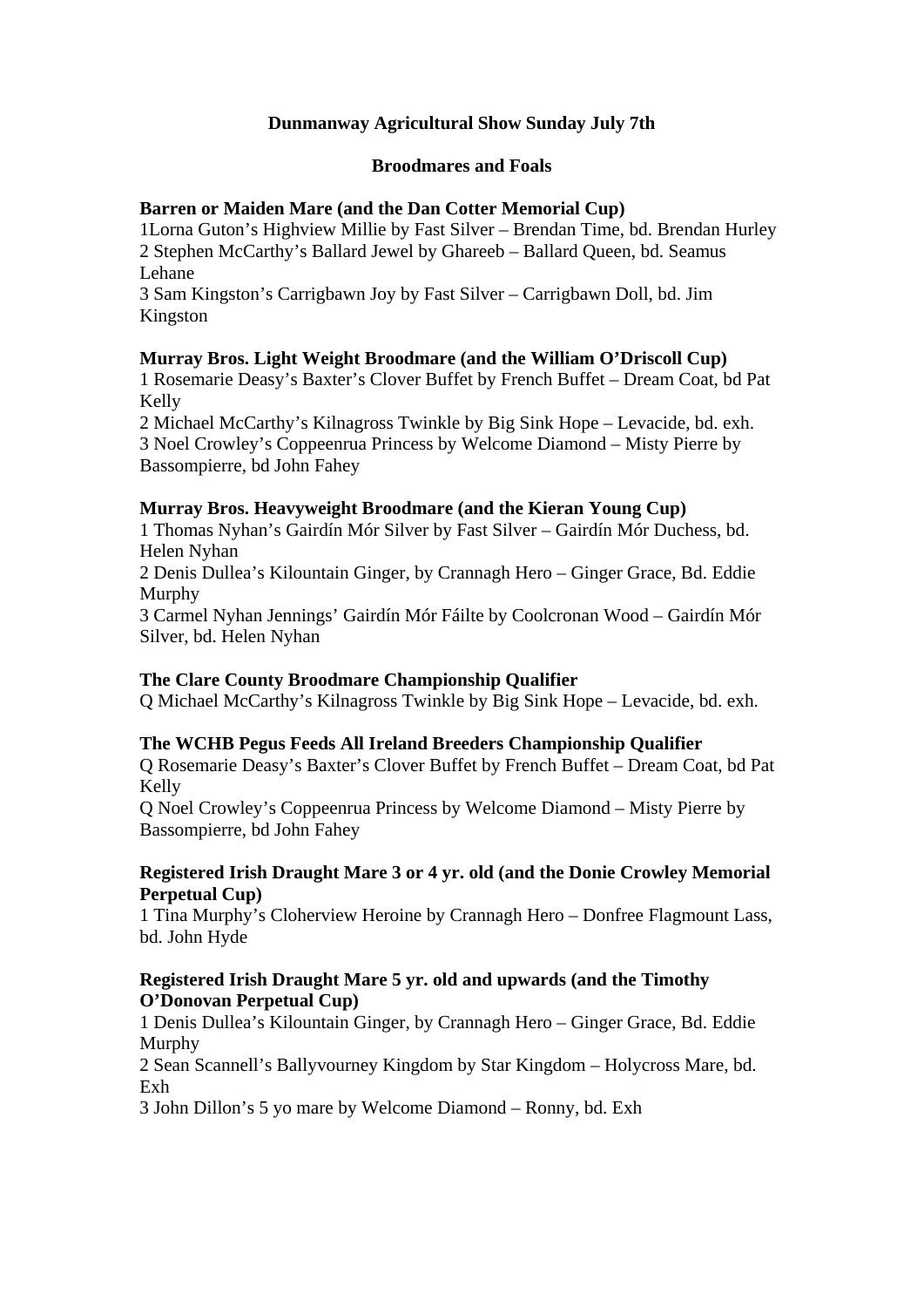## **The Duggan Quarries Irish Draught Foal (and the Dan Downey Perpetual Cup)**

1 Sean Scannell's ff by Coolcronan Wood – Ballyvourney Kingdom 2 Patrick Cronin's, d. Lucky

#### **The Ballinasloe ID Foal Championship Qualifier**

Q Sean Scannell's ff by Coolcronan Wood – Ballyvourney Kingdom

#### **Colt Foal to Make a Hunter**

1 Brian Sheehan's Keamore Reward by Finacial Reward – Keamore Cat 2 Rosemarie Deasy's Baxter's Baran by Albaran – Baxter's Clover Buffet 3 Michael McCarthy's by Near Dock – Kilnagross Twinkle

## **Filly Foal to make a Hunter**

1 Declan Fahey's by Emperor Augustus – Ballymacowen Lass 2 Noel Crowley's by Carlo Bank – Coppenrua Princess 3 Patrick O'Donovan's by Dunelight – Kym's Fancy

## **Champion Foal (and the Billy Cotter Perpetual Cup)**

Champion: Brian Sheehan's cf by Financial Reward Reserve: Declan Fahey's ff by Emperor Augustus

## **Murray Bros. Champion Broodmare (and the Murray Bros. Perpetual Cup)**

1 Rosemarie Deasy's Baxter's Clover Buffet; Reserve Thomas Nyhan's Gairdín Mór Silver

## **Mare and Foal Progeny Class (and the Helen O'Donoghue Memorial Perpetual Cup)**

1 Thomas Nyhan's Gairdín Mór Silver by Fast Silver – Gairdín Mór Duchess and ff by Munther

2 Michael McCarthy's Kilnagross Twinkle by Big Sink Hope – Levacide and cf by Near Dock

3 Patrick O'Donovan's Ilyms Fancy by Carlo Bank – Keamore Black Cat and ff by Dunelight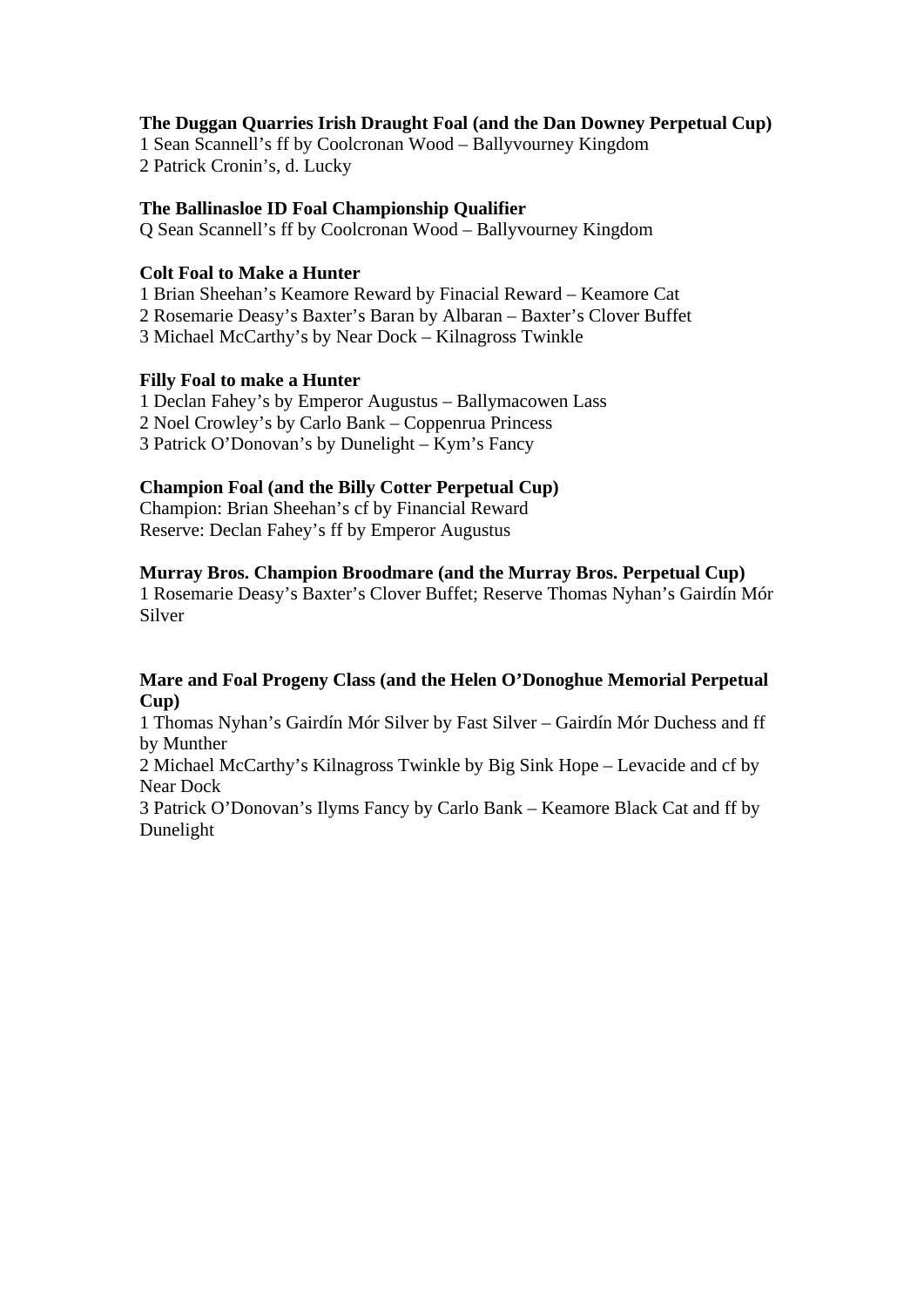## **Ridden Horses**

#### **The Ballybrack Equestrain Centre Ridden Irish Draught (and the Mick Carroll Perpetual Memorial Cup)**

1 Tina Murphy's Rochestown Amoroso, by Fast Silver – Rochestown Gold, bd. Jerry O'Donoghue

2 Rosarie Collins' Billy Ocean by Mountain Diamond

3 Jimmy O'Donovan's Mr. Darcy by Ghareeb – Tully's Kimberley, bd. Martin Fahey

## **The Allied Irish Banks Light Weight Hunter (and the Dunmanway Agricultual Society Cup)**

1 Jimmy O'Donovan's Mr. Darcy by Ghareeb – Tully's Kimberley, bd. Martin Fahey 2 Pearl O'Sullivan's Jackamo Cassanova

## **The Allied Irish Banks Small Hunter**

1 Josephine's O'Driscoll's Hollycreek Sir Bradley by Floating Clover, bd. D. **McCarthy** 2 Sinead Barry Looks An Allstar by Kadeed – Betty's Lightning, bd. Margaret Desmond 3 Maeve McCarthy's Rodger

# **Ridden Cob (and the Paddy Kelly Perpetual Trophy)**

1 Sharon Fitton's Mr. McIvor 2 Gwen Murphy's Cullinagh Tinkerbell by Go Go Charlie – Cullinagh Leslie, bd. Frank O'Donovan 3 Sinead Barry's Obama

## **The Allied Irish Banks Heavy Weight Hunter (and the Lehane and Associates Cup)**

1 Sean Prendergast's King Diamond Flag by Mountain Diamond Flag – May Bloom, bd. Peter McMahon

2 Rosarie Collins' Billy Ocean by Mountain Diamond

3 Gwen Murphy's Cullinagh Dermot, d. ex Bassompierre, bd. Dermot McCarthy

# **Champion Ridden Hunter (and the Henry Smith Perpetual Cup)**

Champion: Tina Murphy's Rochestown Amorosso Reserve: Sean Prendergast's King Diamond Flag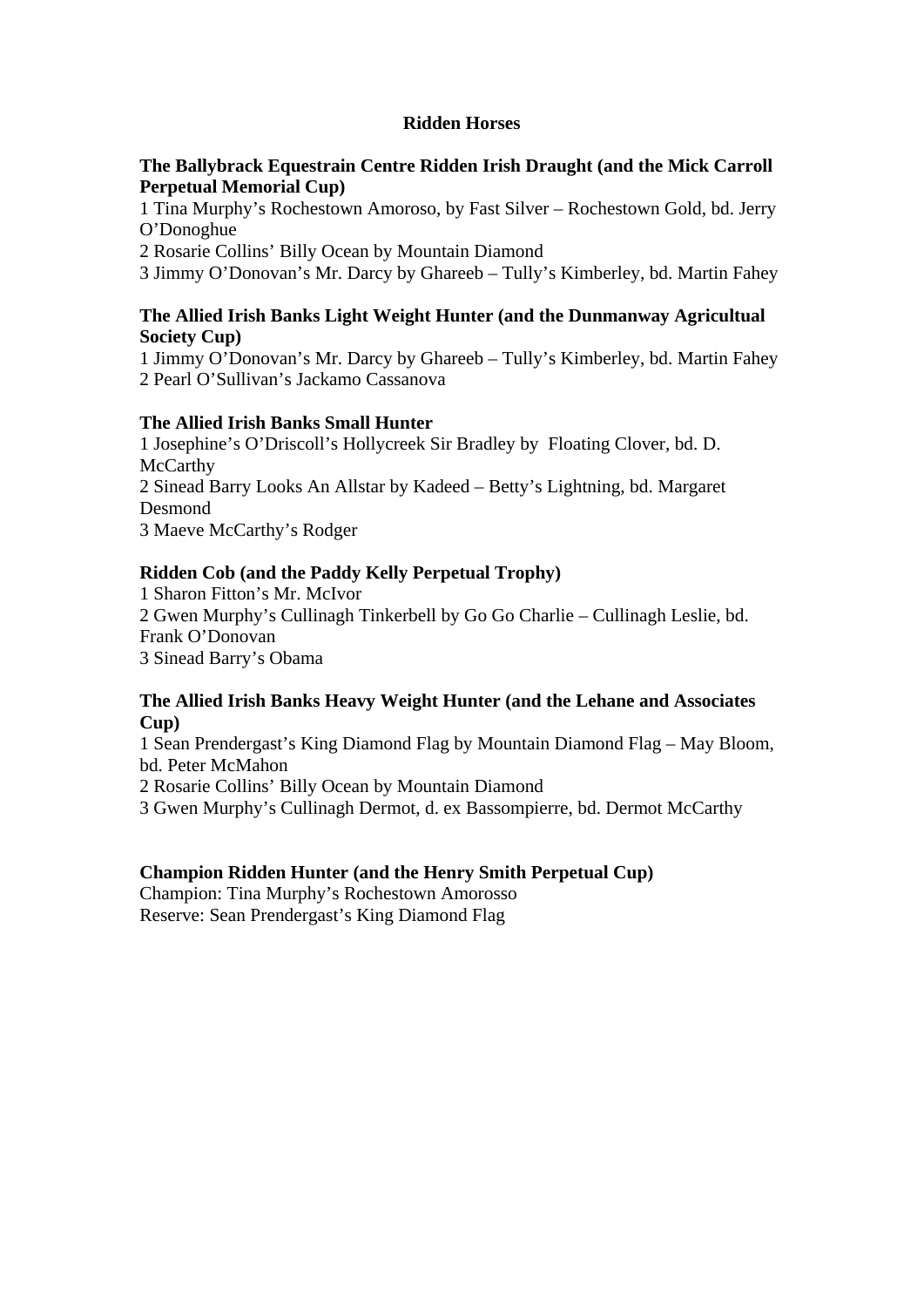#### **Coloured Horses**

#### **Coloured Broodmare, gelding or filly, 3 yrs or over**

1 Rosarie Collins' Rock Dancer by Rock Hopper

2 John Coughlan's Lorraine's Boy, d. Lorraine's Hope, bd. Exh

3 Niamh Crowley's Cokaretto

#### **Coloured Young Stock**

1 Henry Williamson's Cuckoo, d. Ballycummisk Button, bd. Clare Starrett

#### **Champion Coloured Young Horse (and the Connie Farrell Perpetual Cup)**

Champion: Rosarie Collins' Rock Dancer Reserve Henry Williamson's Cuckoo

## **Thoroughbreds**

#### **Meelin Stud Thoroughbred Broodmare (and the Miah Duggan Cup)**

1 P.J. O'Driscoll's Helen Mag by Oscar – Timery 2 Sean Prtendergast's A Girl Named Sue by Oscar Schindler – La Boheme 3 Justin McCarthy's Jingles by Witness Box

#### **Thoroughbred Foal**

1 Justin McCarthy's cf by Dubai Destination - Jingles

#### **Thoroughbred Young Stock (and the Michael Russell Perpetual Cup)**

1 Karen O'Driscoll's Kayen by Dubai Destination – Karem Mag, bd. Exh 2 Ivor Kingston's yearling by Vertical Speed – Rarity Bus, bd. A Pearse

#### **Young Horses**

#### **Yearling Colt or Gelding to make a Hunter**

1 Seamus Lehane's Ballard Wise Guy by Loughehoe Guy – Crosstown Ruby, bd. T. Cairns 2 Niall O'Donovan's Whispering Lux by Lux Z – Garryndruig Sally

#### **Yearling Filly to make a Hunter**

1 Bob O'Keefe's Shangore Countess by Westcoast Cavalier – Mission Bell, bd. Exh

#### **Two Year old Colt or Gelding to Make a Hunter**

1 Seamus Lehane's Ballard Big Bang by Ghareeb – Ballard Queen, bd. Exh 2 Tom & Carol Henry's Ballylynch Flyer by Painter's Row – Ballylynch Babe, bd. Exh

3 Roisín Shanahan's by West Coat Cavalier – Time Walk, bd. Gráinne Barrett

#### **Two Year old Filly to Make a Hunter**

1 P.J. Lehane's P.J.'s Dream by Lux Z – P.J.'s Hope

2 Bob O'Keefe's Shanagore Jenga, by West Coast Cavalier – Mission Bell, bd. Exh

3 Joe O'Mahony's by Painter's Row – Autumn Leaf, bd. Exh.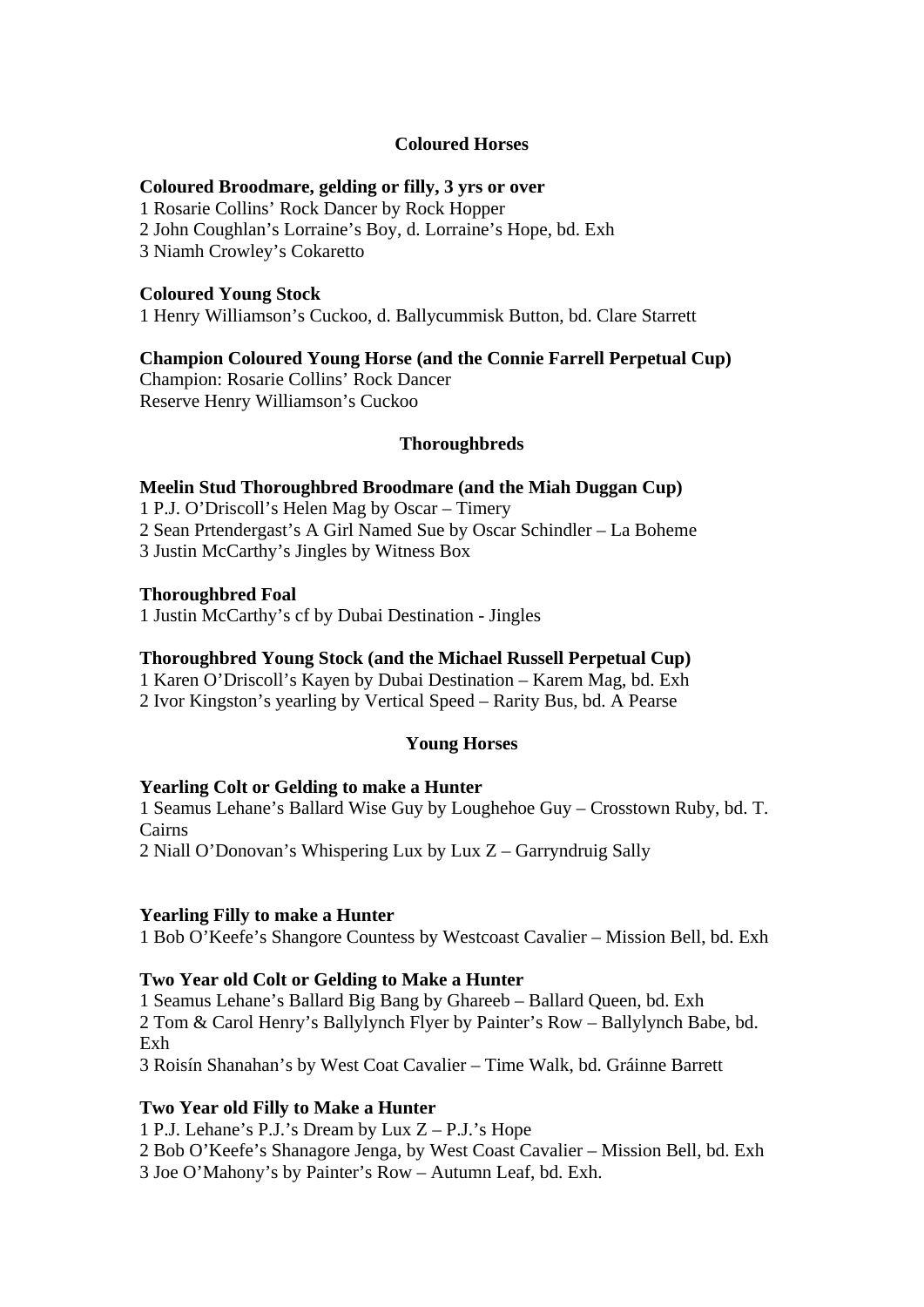#### **Kildysart Two Year Old Filly Championship Qualifier**

Q Joe O'Mahony's by Painter's Row – Autumn Leaf, bd. Exh.

#### **TIHA Limerick Lady Championship Qualifier**

Q Joe O'Mahony's by Painter's Row – Autumn Leaf, bd. Exh.

#### **Three Year Old Gelding to make a Hunter**

1 Declan Fahey's Riverview by Lux Z – Ricardo Z mare, bd Tim Ryan 2 John Tyner's Happy Lux by Lux Z – P.J.'s Hope, bd. P.J. Lehane

#### **Three Year Old Filly to make a Hunter**

1 Donal White's Coisdeel Lily Lux, by Lux Z – Coisdeel Sophie, Bd. Exh. 2 Christopher Bell's Highfield Curly Sue, by Chacoa – Highfield, Bd. Tim Kelleher

#### **Champion Young Horse (and the Paul Maher Memorial Cup)**

Champion: Declan Fahey's Riverview Reserve: P.J. Lehane's P.J.'s Dream

#### **Young Show Person Championship (and the Eleanor Moore Memorial Trophy)**

1 Sean O'Donovan 2 Duncan Lehane 3 Sam Kingston

4 Caidence Dair

#### **Young Irish Draughts**

#### **Irish Draught Yearling Filly**

1 James Whyte's Carrigrua The White Lady by Holycross – Inisfree The White Lady, bd. Exh

#### **Irish Draught 2 Year Old Filly**

1 Denis Dullea's Killountain Leah by Heigh Ho Dubh – Killountain Opal, bd. Exh.

#### **Champion Young Irish Draught Filly (and the Jerry Coakley Perpetual Cup)**

Champion: James Whyte's Carrigrua The White Lady Reserve: Denis Dullea's Killountain Leah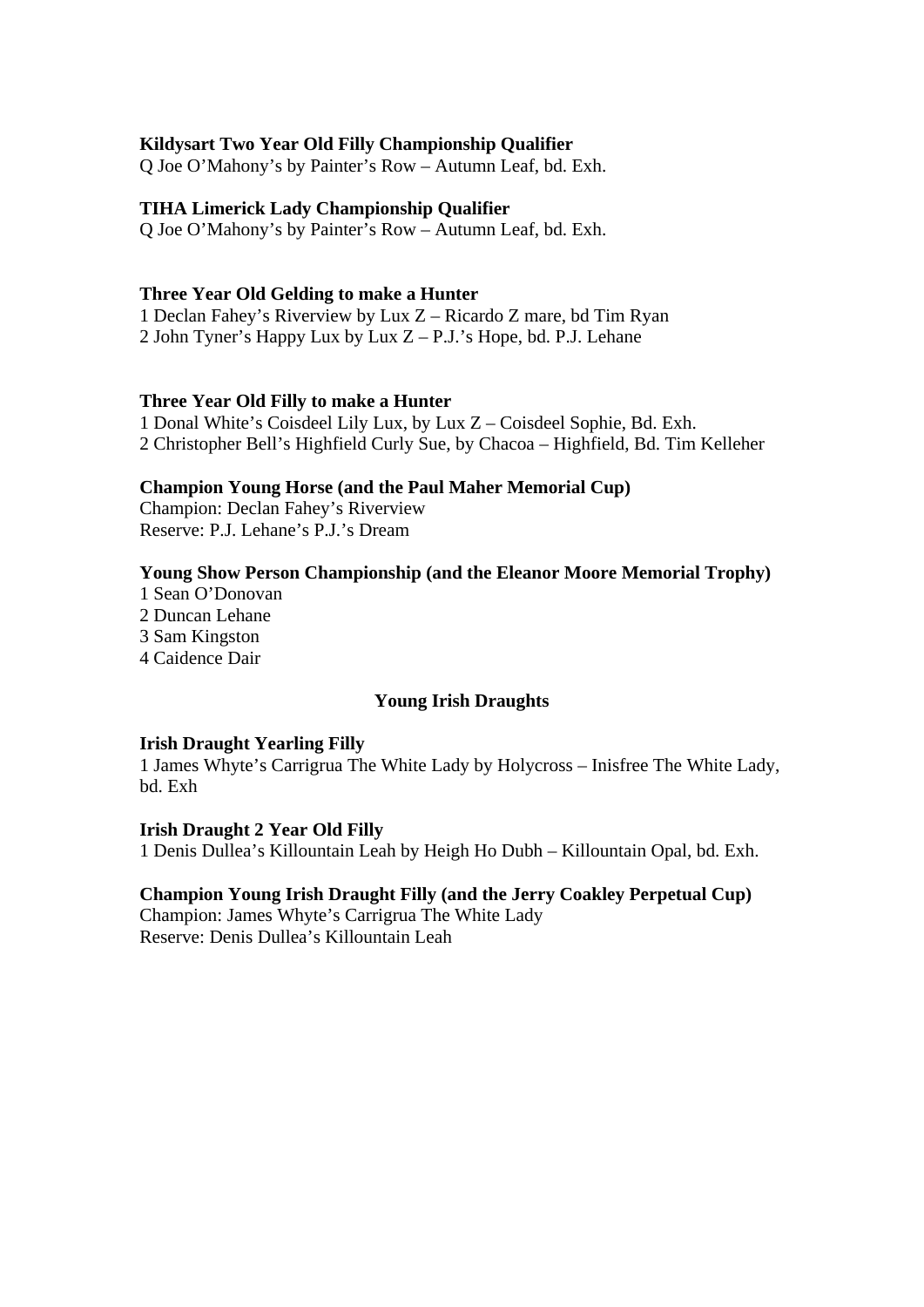## **Ridden Ponies**

#### **Open 153cm Show Hunter Pony**

1 Josephine O'Driscoll's Strinesdale Gilded Lily

2 Jane Kingston's Lahaknock Shadow by Shadow's Dun, bd. PJ O'Sullivan

# **Open 143cm Show Hunter Pony**

1 Emma Dair's King Ellesar De Sauviat by Riversong Bear – Wellcroft Allegro, bd. Exh 2 Emma Dair's Comet de Sauviat by Matty's Rock – Killusty Gold Star, bd. Tom Moyles 3 Mary Carpenter's Leap Rascal by Barrera Duke of Windsor - Smokey Legend, bd. Michael Calnan

# **Open 133cm Show Hunter Pony**

1 Mary Carpenter's Wee Honey by Wee Shadow – Lily's Star, bd. Exh 2 Shelley Brickley's Ringo; 3 Ellie Duggan's Amiellio

# **Open First Ridden**

1 Alan Duggan's Table Brook Anastasia 2 Angela Loughnane's Abbeyside Molly

# **Open Lead Rein**

1 Josephine O'Driscoll's Waitwith Request by Bengold Remux 2 Angela Loughnane's Abbeyside Molly

3 Alan Duggan's Table Brook Anastasia

# **Novice Lead Rein**

1 Tim O'Leary's Alfie by Blaenau Prosper – Penhwnllys Magic

2 Heather Cooley's Be Be by Maesymorfa Arwr

3 Gwen Murphy's Cullinagh Charlie

# **Open Ridden Connemara**

1 Jane Kingston's Lahaknock Shadow by Shadow's Dun, bd. PJ O'Sullivan

# **Family Riding Pony**

1 Emma Dair's King Ellesar De Sauviat by Riversong Bear – Wellcroft Allegro, bd. Exh

2 Emma Dair's Comet de Sauviat by Matty's Rock – Killusty Gold Star, bd. Tom Moyles

3 Alan Brickley's Blaircourt Blue Fashion

# **Champion Ridden Pony (and the Gildea Perpetual Cup)**

Champion: Josephine O'Driscoll's Strinesdale Gilded Lily Reserve: Emma Dair's King Ellesar De Sauviat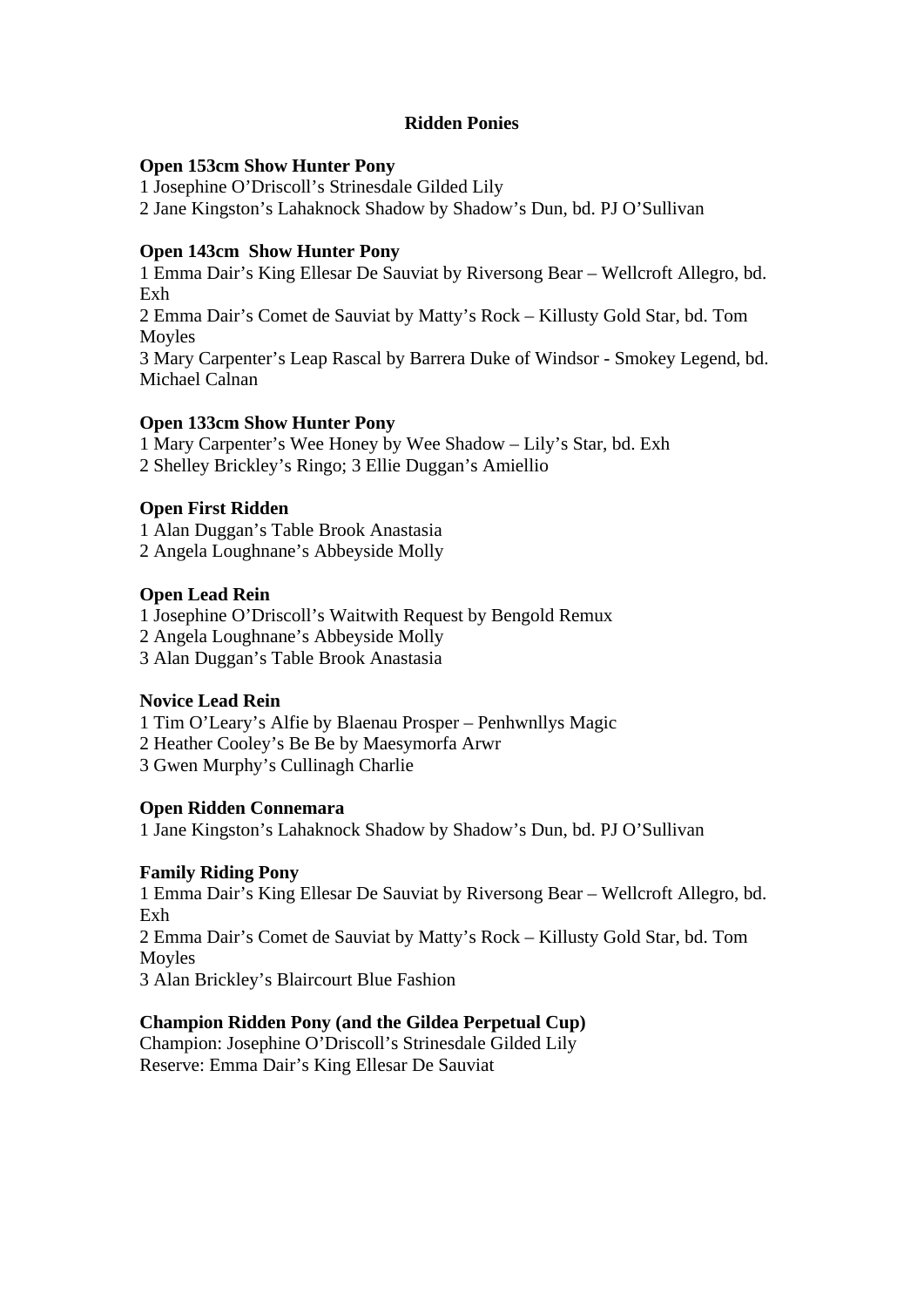#### **Show Pony Young Stock, yearling**

1 Orla Whelton's Templehill Her Royal Highness by Cusop Darcy – Golden Grove Skylark, bd. Exh 2 William & Aidan Williamson's Golden Grove Skyfall by Rathnaleen Sinatra – Killard Gemma, bd. Claire Scott and Sarah Rymer; 3 John Dinneen

#### **Show Pony Youngstock, 2 & 3 year old**

1 Martin O'Sullivan's The Painted Lady by Barrera Duke of Windsor – Leap Angel, bd. Exh 2 Anne Marie Crowley's Bauravilla Heartbreaker by Astral Heartbreaker – Goldfinch Star, bd. Exh. 3 Orla Whelton's Golden Grove Heart Throb Hollyoak Czar – Rathnaleen Heartbreaker, bd. C. Scott & S. Rymer

#### **Show Pony Broodmare (and the O'Leary Perpetual Cup)**

1 Dermot Horgan's Smokey Legend, by Muskerry Blue Smoke – Knockeen Moon, Bd. Michael Calnan

2 John Dinneen's Breenbeg Dolly

3 Siobhan O'Brien's Windsor Lass by Barrera Duke of Windsor – Will's Moonshine Lady, bd. C. Calnan

#### **Best Pony Foal**

1 Dermot Horgan's cf by Royalview Rhapsody – Smokey Legend

2 Siobhan O'Brien's ff, by Royalview Rhapsody – Windsor Lass

3 John Dineen Breenbeg JJ by Astral Heartbreaker – Breenbeg Dolly

#### **Pony Class Confined to Dunmanway (and the O'Connell Cup)**

1 Siobhan O'Brien's Windsor Lass, by Barrera Duke of Windsor – Will's Moonshine Lady, Bd. Mrs. C. Calnan 2 Alan Brickley's B;aircourt Blue Fashion 3 Michael Fehily's Rose

#### **Registered Connemara**

1 Connie Manning's Drumlin Lad by Curraghmore Cashel – Doolin Breeze bd. Joe **Crowley** 

#### **Welsh Section A,B,C,D**

1 Anne Marie Crowley's Bauravilla Heartbreaker by Astral Heartbreaker – Goldfinch Star, bd. Exh 2 Michael Calnan's Kilmacabea Heartbreaker by Astral Heartbreaker – Knockeen Moonlight, bd. Exh 3 Josephine O'Driscoll's Waitwith Sabrina by Waitwith Jeronimo

## **Shetland or Miniature (and the Secretary's Perpetual Cup)**

1 Connie Manning's Snowball 2 Áine O'Donovan's Seva Lucy by Seva Fine Fellow – Seva Faith, bd. Mesdames Whittaker & Davies 3 Christina Dwyer's Trish